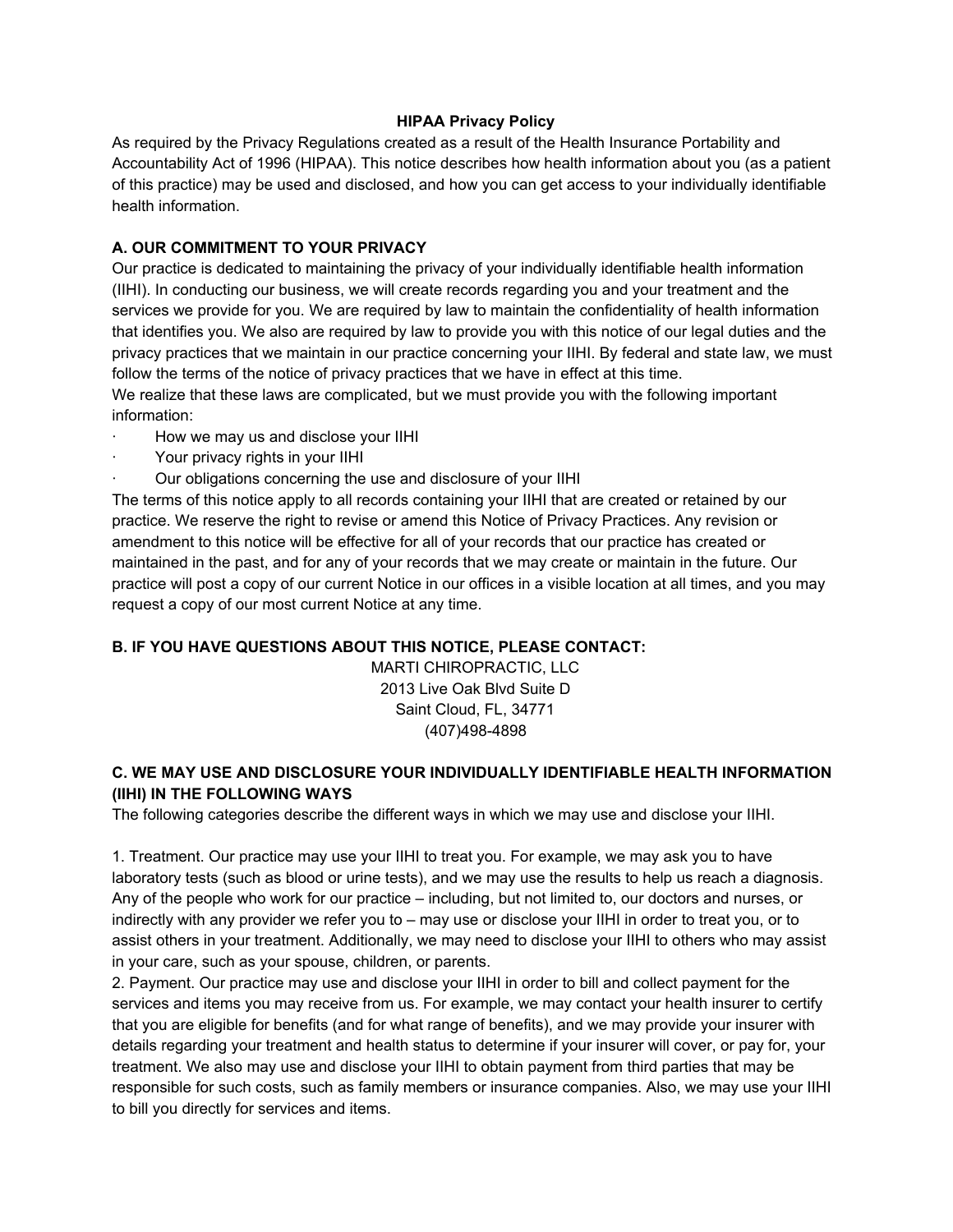3. Health Care Operations. Our practice may use and disclose your IIHI to operate our business. As examples of the ways in which we may use and disclose your information for our operations, our practice may use your IIHI to evaluate the quality of care you receive from us, or to conduct cost-management and business planning activities for our practice.

4. Appointment Reminders. Our practice may use and disclose your IIHI to contact you or a family member who answers the phone (or to leave a recorded message) to remind you of an upcoming appointment.

5. Treatment Options. Our practice may use and disclose your IIHI to inform you of potential treatment options or alternatives.

6. Health-Related Benefits and Services. Our practice may use and disclose your IIHI to inform you of health-related benefits or services that may be of interest to you.

7. Release of Information to Family/Friends. Our practice may release your IIHI to a friend or family member that is involved in your care, or who assists in taking care of you. For example, a parent or guardian may ask that a babysitter take their child to our office for care. In this example, the babysitter may have access to this child's medical information.

8. Disclosures Required by Law. Our practice will use and disclose your IIHI when we are required to do so by federal, state, or local law.

# **D. USE AND DISCLOSURE OF YOUR IIHI IN CERTAIN SPECIAL CIRCUMSTANCES**

The following categories describe unique scenarios in which we may use or disclose your identifiable health information:

1. Public Health Risks. Our practice may disclose your IIHI to public health authorities that are authorized by law to collect information for the purpose of:

Maintaining vital records, such as births and deaths.

Reporting child abuse or neglect.

Preventing or controlling disease, injury or disability.

Notifying a person regarding potential exposure to a communicable disease.

Notifying a person regarding a potential risk for spreading or contracting a disease or condition.

Reporting reactions to drugs or problems with products or devices.

Notifying individuals if a product or device they may be using has been recalled.

Notifying appropriate government agency(ies) and authority(ies) regarding the potential abuse or neglect of an adult patient (including domestic violence); however, we will only disclose this information if the patient agrees or we are required or authorized by law to disclose this information.

Notifying your employer under limited circumstances related primarily to workplace injury or illness or medical surveillance.

2. Health Oversight Activities. Our practice may disclose your IIHI to a health oversight agency for activities authorized by law. Oversight activities can include, for example, investigations, inspections, audits, surveys, licensure and disciplinary actions; civil, administrative, and criminal procedures or actions; or other activities necessary for the government to monitor government programs, compliance with civil rights laws and the health care system in general.

3. Lawsuits and Similar Proceedings. Our practice may use and disclose your IIHI in response to a court or administrative order, if you are involved in a lawsuit or similar proceeding. We also may disclose your IIHI in response to discovery request, subpoena, or other lawful process by another party involved in the dispute, but only if we have made an effort to inform you of the request or to obtain an order protecting the information the party has requested. In general, we will require that the party that requests your records provide a records-release form, signed by you within the last 3 months.

4. Law Enforcement. We may release IIHI if asked to do so by a law enforcement official: Regarding a crime victim in certain situations, if we are unable to obtain the person's agreement.